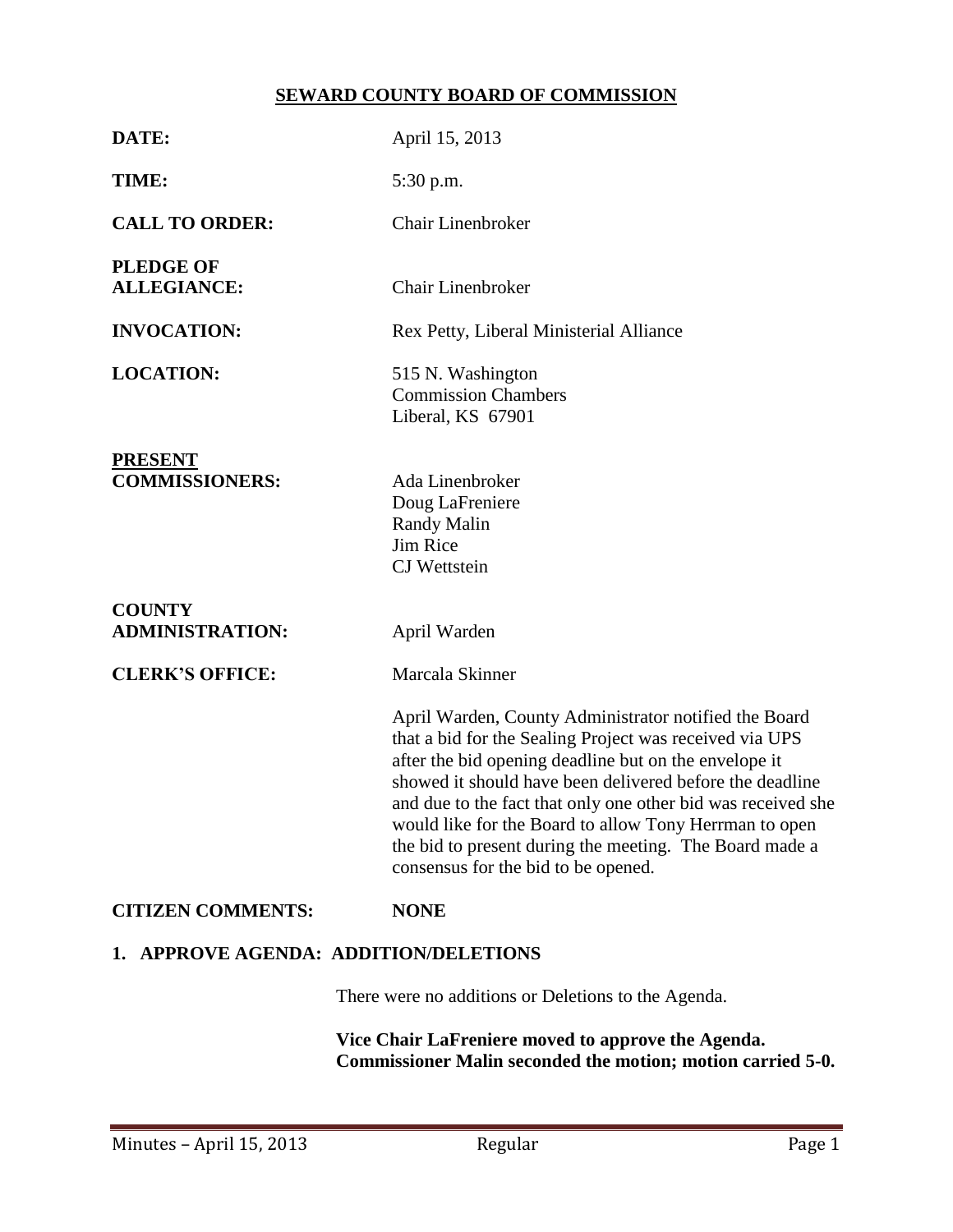### **2. CONSENT AGENDA**

| <b>ITEMS</b>            | <b>DATE</b>    | <b>AMOUNT</b> | <b>NUMBERS</b> |
|-------------------------|----------------|---------------|----------------|
| Minutes                 | April 8, 2013  | N/A           | N/A            |
| Payroll                 | April 15, 2013 | \$292,609.04  | N/A            |
| Payroll(Sage/OK)        | April 15, 2013 | \$20,216.22   | N/A            |
| Vouchers                | April 15, 2013 | \$499,641.69  | 149285-149584  |
| Abates                  | April 15, 2013 | \$20,678.24   | N/A            |
| Escapes                 | April 15, 2013 | \$3,107.76    | N/A            |
| <b>Crossing Permits</b> | April 15, 2013 | N/A           | $13 - 05$      |

#### **REQUISITIONS**

| <b>DEPARTMENT</b>      | <b>ITEM</b>             | <b>VENDOR</b> | <b>AMOUNT</b> | <b>LINE ITEM</b> |
|------------------------|-------------------------|---------------|---------------|------------------|
| <b>County Building</b> | <b>Install Pressbox</b> | Weatherly     | \$2,750.00    | 3-255-31160-488  |
|                        | at Grandstands          | Electric      |               |                  |
| County                 | $(6)$ Desktop           | Paragon       | \$7,667.00    | 3-100-31166-250  |
| Technology             | Computers/SH            |               |               |                  |
| County                 | $(2)$ Laptop            | Paragon       | \$3,537.00    | 3-100-31166-250  |
| Technology             | Computers/EL            |               |               |                  |
| County                 | $(3)$ Desktop           | Paragon       | \$2,970.00    | 3-100-31166-250  |
| Technology             | Scanners/SH             |               |               |                  |
| County                 | $(1)$ Projector/SH      | Paragon       | \$1,324.99    | 3-100-31166-250  |
| Technology             |                         |               |               |                  |
| Landfill               | Pressure                | Northern Tool | \$3,499.00    | 3-270-33100-486  |
|                        | Washer                  |               |               |                  |

### **Commissioner Rice moved to approve the Consent Agenda. Commissioner Malin seconded the motion; motion carried 5-0.**

## **3. NEW EMPLOYEES**

There were no new employees.

## **4. UPDATE FROM K-STATE EXTENSION OFFICE**

Kathy Bloom, Seward County K-State Research and Extension Agent along with Kylie Harrison, Seward County K-State Research and Extension Agent and Tanya Vasquez, 4-H Program Assistant, gave updates on projects and programs they are working on through their office.

## **5. PROPOSAL FOR LESSER PRAIRIE CHICKEN Stillwater Technical Solutions**

After much discussion the Board made the following motion.

**Vice Chair LaFreniere moved to fund Stillwater Technical Solutions for 3 months at \$785 a month to be paid out of the**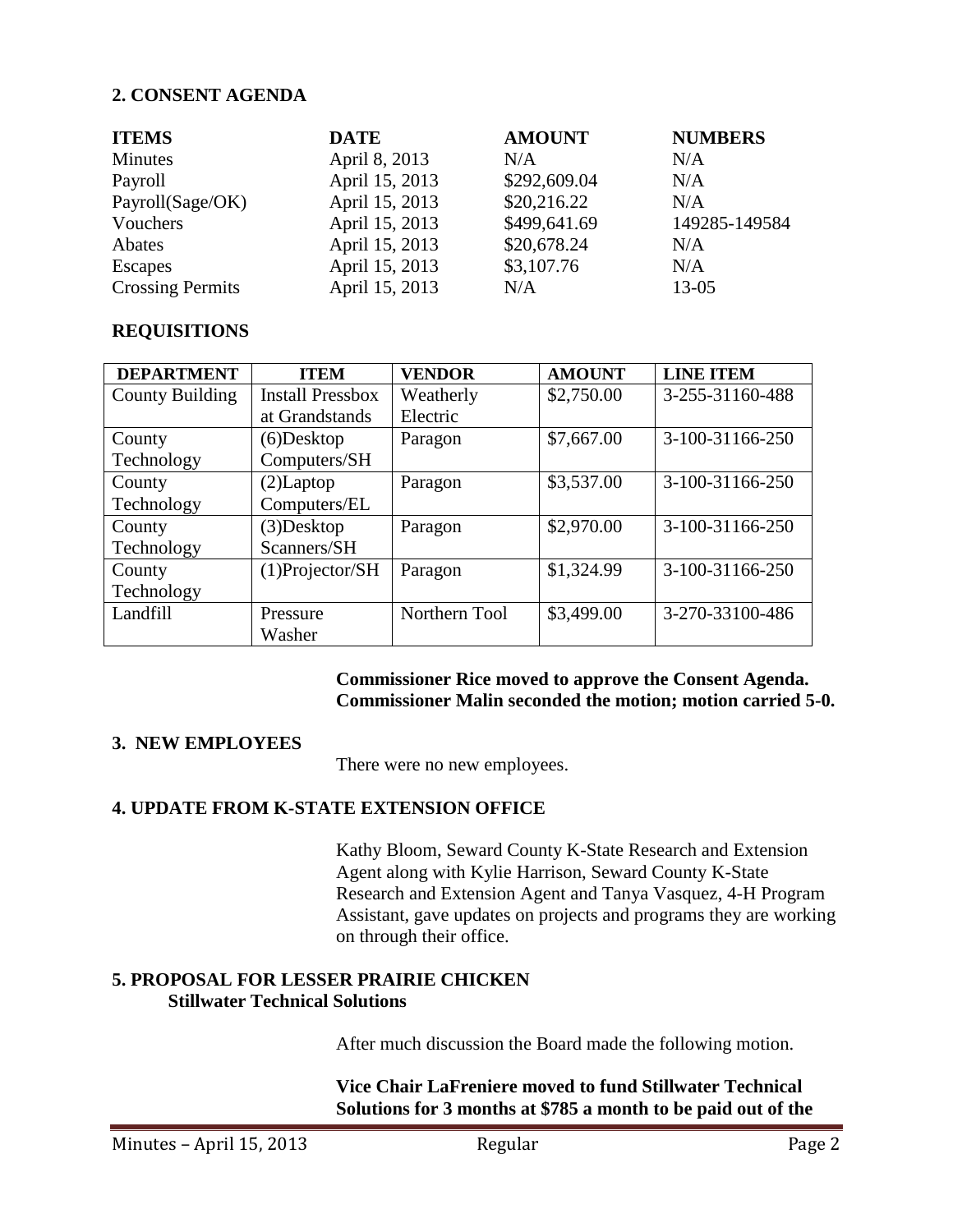#### **6. SEALING PROJECT 2013**

Tony Herrman, R&B Director, presented the two bids received for the Sealing Project. The first bid was from B&H Paving in the amount of \$449,820.84 the second bid was from Hi-Plains Sand, Inc. in the amount of \$559,553.00. Tony explained that the Hi-Plains Sand bid was received after the bid opening but that it was the bid the Board agreed to open before the regular agenda proceeded. A copy of each bid was presented to the Commissioners for review.

**Commissioner Malin moved to accept the bid from B&H Paving in the amount of \$449,820.84 to come out of the R&B Special Highway fund. Commissioner Wettstein seconded the motion; motion carried 5-0.**

#### **7. EXECUTIVE SESSION LEGAL:**

**Commissioner Malin moved to recess into executive session for consultation with our attorney which would be deemed privileged in the attorney client relationship under K.S.A. 75- 4319(b)(2) for 10 minutes, to include Dan Diepenbrock and April Warden, to reconvene in the Commission Chambers at 7:03 p.m. Vice Chair LaFreniere seconded the motion; motion carried 5-0.**

The meeting recessed into Executive Session at 6:53 p.m.

The meeting resumed at 7:05 p.m.

The following action was taken as a result of the Executive Session

**Commissioner Rice moved to enter into a contract with the gentleman who wants to purchase the lot for \$4,000.00 and to publish in the paper for the public who will have until noon on May 6th to submit a higher bid. Vice Chair LaFreniere seconded the motion; motion carried 5-0.**

## **8. ADMINISTRATOR COMMENTS**

April Warden provided the Commissioners with an update of activities for the past two weeks.